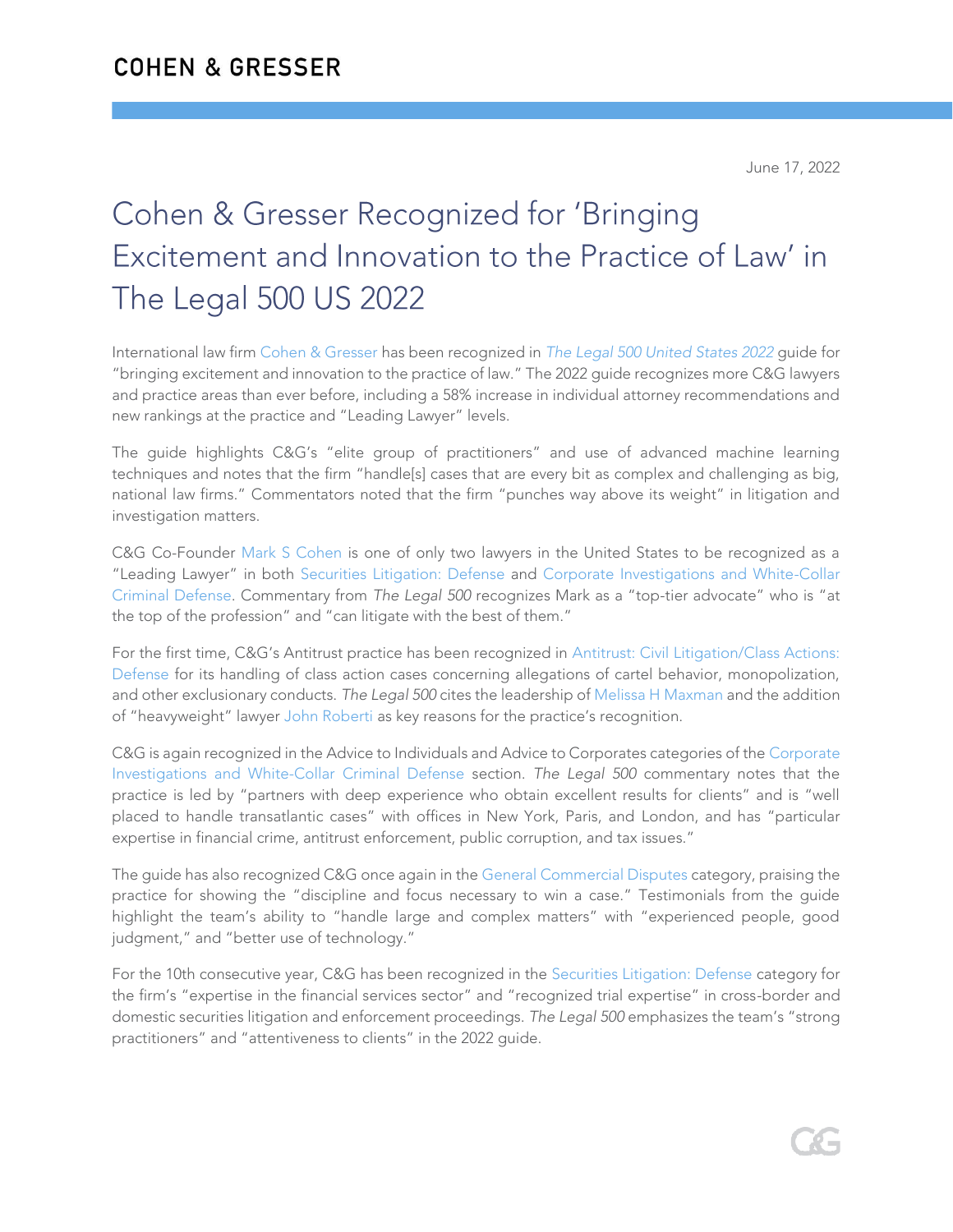### Recognized Practices:

- Antitrust: Civil Litigation/Class Actions: Defense
- Corporate Investigations and White-Collar Criminal Defense: Advice to Individuals
- Corporate Investigations and White-Collar Criminal Defense: Advice to Corporates
- General Commercial Disputes
- Securities Litigation: Defense

#### Recognized Individuals:

Antitrust: Civil Litigation/Class Actions: Defense

- [Melissa H Maxman](https://www.cohengresser.com/attorney/melissa-h-maxman/)
- [John Roberti](https://www.cohengresser.com/attorney/john-roberti/)
- [Ronald F Wick](https://www.cohengresser.com/attorney/ronald-f-wick/)

#### Corporate Investigations and White-Collar Criminal Defense

- [Jonathan S Abernethy](https://www.cohengresser.com/attorney/jonathan-s-abernethy/)
- [Jason Brown](https://www.cohengresser.com/attorney/jason-brown/)
- [Mark S Cohen](https://www.cohengresser.com/attorney/mark-s-cohen/)
- [S Gale Dick](https://www.cohengresser.com/attorney/s-gale-dick/)
- [Jeffrey I Lang](https://www.cohengresser.com/attorney/jeffrey-i-lang/)
- Melissa H [Maxman](https://www.cohengresser.com/attorney/melissa-h-maxman/)
- [Reggie Schafer](https://www.cohengresser.com/attorney/reggie-schafer/)

General Commercial Disputes

- [Mark S Cohen](https://www.cohengresser.com/attorney/mark-s-cohen/)
- **S** Gale Dick
- [Lawrence T Gresser](https://www.cohengresser.com/attorney/lawrence-t-gresser/)
- [Melissa H Maxman](https://www.cohengresser.com/attorney/melissa-h-maxman/)
- [Daniel H Tabak](https://www.cohengresser.com/attorney/daniel-h-tabak/)

Securities Litigation: Defense

- [Jonathan S Abernethy](https://www.cohengresser.com/attorney/jonathan-s-abernethy/)
- [Mark S Cohen](https://www.cohengresser.com/attorney/mark-s-cohen/)
- [S Gale Dick](https://www.cohengresser.com/attorney/s-gale-dick/)
- [Lawrence T Gresser](https://www.cohengresser.com/attorney/lawrence-t-gresser/)

## About The Legal 500:

*The Legal 500* analyzes the capabilities of law firms across the world. Its rankings "highlight the practice area teams who are providing the most cutting edge and innovative advice to corporate counsel."

## About Cohen & Gresser:

Cohen & Gresser is an international law firm with offices in New York, Paris, Washington, DC, and London. We have an outstanding record of success in high-stakes and high-profile litigation, investigations, and transactional work for our clients, including major financial institutions and companies across the world.